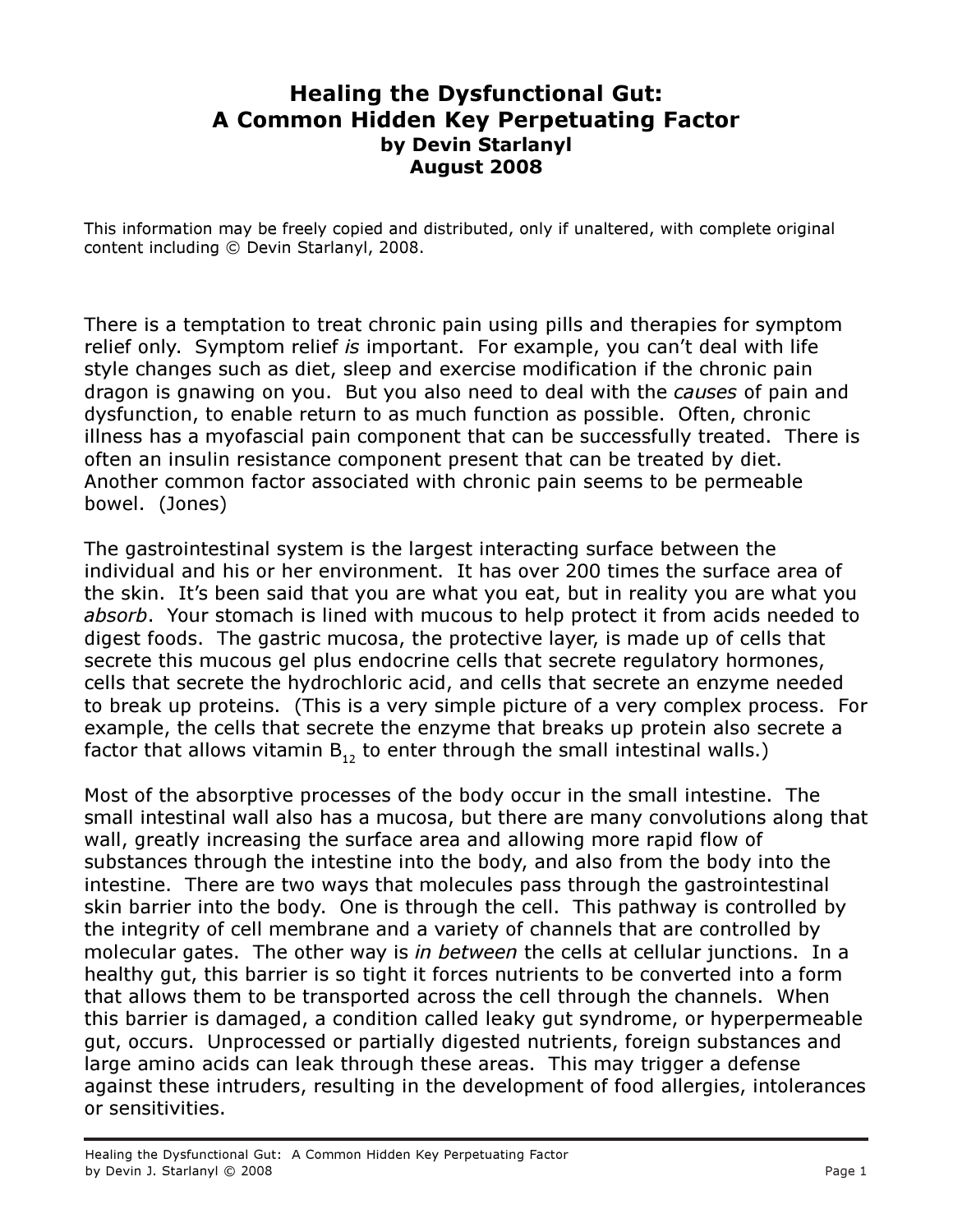Pain often causes many of us to consume over-the-counter pain relievers, sometimes on an empty stomach. It's easy to get them, they're over-the-counter, relatively cheap, and there are no drug police ready to prosecute a doctor who recommends them or patients who need relief. Many over-the counter antiinflammatory medications, steroids, and other medications can damage the gastric lining. So can excess alcohol consumption, bacterial, viral, yeast or other toxins. Many things can also affect the mucosal cells' ability to heal when damage occurs. "Disruptions in the gut barrier follow injury from various causes including nonsteroidal anti-inflammatory drugs and oxidant stress, and involve mechanisms such as adenosine triphosphate depletion and damage to epithelial cell cytoskeletons (yes, even our cells have skeletons! DJS) that regulate tight junctions. Ample evidence links gut barrier dysfunction to multi-organ system failure in sepsis and immune dysregulation." (De Meo)

Adenosine triphosphate is the main cellular energy supplier. When it is depleted, it takes more energy to get our inefficient systems to work, and we can become fatigued more quickly. As the leaks in the barrier are used more frequently, they may become wider and more permeable with time. As the gut becomes more dysfunctional, nutrients that need to pass the gut lining may not be allowed through, and more molecules that shouldn't pass the lining may slip through.

More information is coming out concerning the relationship between permeable bowel and chronic illness. Each of us is unique and responds in a different way to the environment and medications. Our individual requirements of specific biochemicals for efficient running of our metabolism can vary greatly. The difference is beginning to be explored through the study of epigenomics. In chronic illness, cookbook medicine does not apply, and one size does not fit all. This concept is especially true in chronic pain. (Khalsa) Tailoring medications, therapies and exercise to the individual is vital to successful management of chronic pain. "The core scientific concepts of disease pathogenesis are antecedents, triggers, and mediators. Antecedents are factors, genetic or acquired, that predispose to illness; triggers are factors that provoke the symptoms and signs of illness; and mediators are factors, biochemical or psychosocial, that contribute to pathological changes and dysfunctional responses. Understanding the antecedents, triggers, and mediators that underlie illness or dysfunction in each patient permits therapy to be targeted to the needs of the individual." (Galland)

Dealing with the basic causes of chronic illness is vital to management of chronic pain. This concept is not yet part of most medical training, although this is changing. Fortunately, there is a medical textbook that can provide doctors with the strategies needed to manage chronic illness  $-$  the Textbook of Functional Medicine (www.functionalmedicine.org). Functional medicine is based on a patient- and function-centered approach to health care, rather than the present disease-centered focus. For example, this textbook explains how to heal the permeable bowel by removing irritants, replacing lost enzymes, re-inoculating